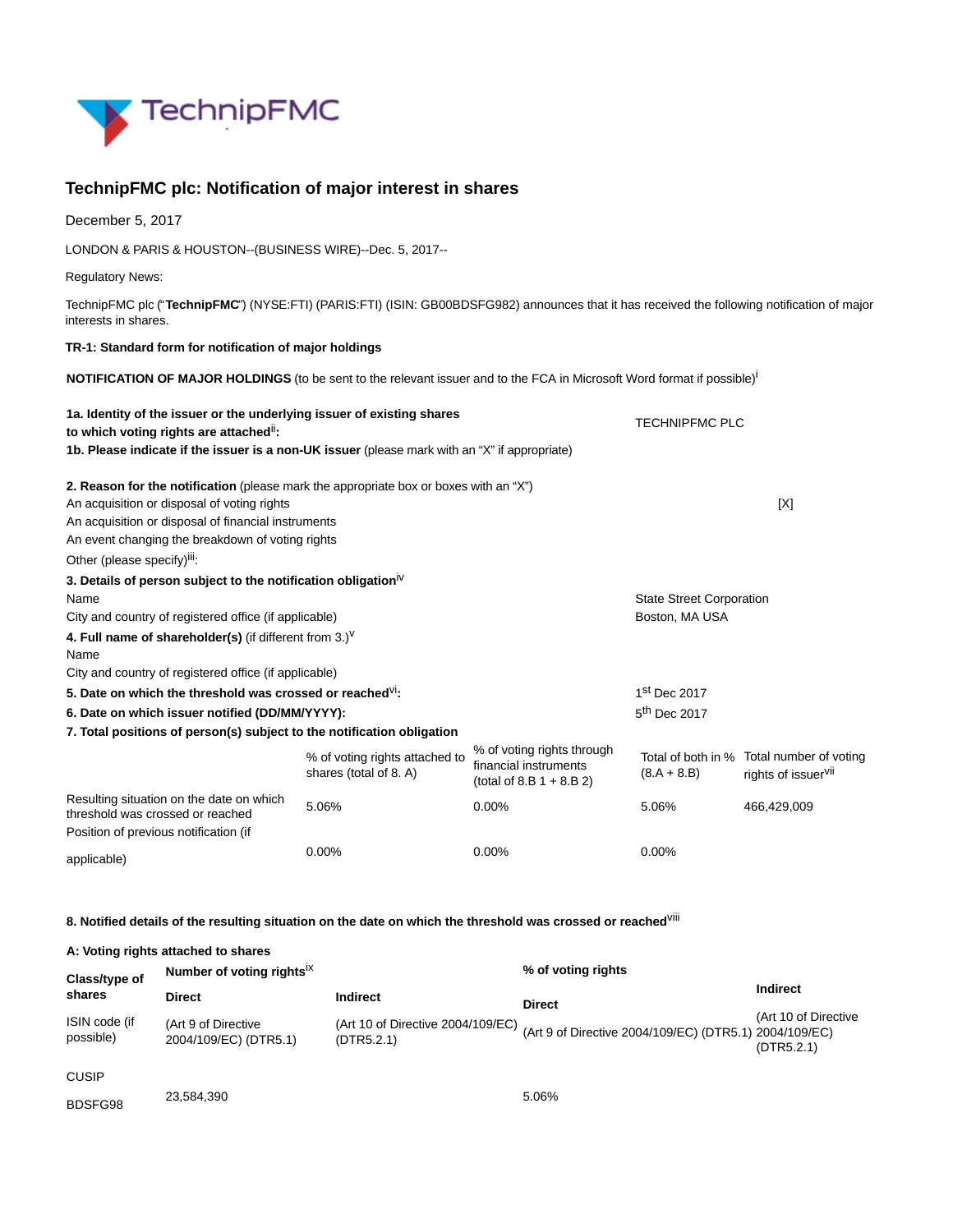### **B 1: Financial Instruments according to Art. 13(1)(a) of Directive 2004/109/EC (DTR5.3.1.1 (a))**

| <b>Type of financial Expiration</b><br>instrument | $date^x$ | Exercise/<br><b>Conversion PeriodXI</b> | Number of voting rights that may be<br>acquired if the instrument is<br>exercised/converted. | % of voting rights |
|---------------------------------------------------|----------|-----------------------------------------|----------------------------------------------------------------------------------------------|--------------------|
| <b>AIA</b>                                        |          |                                         |                                                                                              |                    |

N/A

## **SUBTOTAL 8. B 1**

**B 2: Financial Instruments with similar economic effect according to Art. 13(1)(b) of Directive 2004/109/EC (DTR5.3.1.1 (b))**

| <b>Type of financial Expiration</b> |          | Exercise/                   | Physical or<br>cash       | % of voting rights<br>Number of voting rights |  |
|-------------------------------------|----------|-----------------------------|---------------------------|-----------------------------------------------|--|
| instrument                          | $date^x$ | <b>Conversion Period XI</b> | settlement <sup>Xii</sup> |                                               |  |

N/A

**SUBTOTAL 8.B.2**

**Physical or**

#### **9. Information in relation to the person subject to the notification obligation** (please mark the

applicable box with an "X")

Person subject to the notification obligation is not controlled by any natural person or legal entity and does not control any other undertaking(s) holding directly or indirectly an interest in the (underlying) issuer<sup>xiii</sup>

Full chain of controlled undertakings through which the voting rights and/or the

financial instruments are effectively held starting with the ultimate controlling natural person or legal entity<sup>xiv</sup> (please add additional rows as necessary) **These shares are registered in Nominee Company names on behalf of a range of clients who are the beneficial owners of these shares**.

| Name $XV$                                             | higher than the notifiable<br>threshold | % of voting rights if it equals or is % of voting rights through financial instruments Total of both if it equals or is<br>if it equals or is higher than the notifiable<br>threshold | higher than the notifiable<br>threshold |
|-------------------------------------------------------|-----------------------------------------|---------------------------------------------------------------------------------------------------------------------------------------------------------------------------------------|-----------------------------------------|
| <b>State Street Global</b>                            |                                         |                                                                                                                                                                                       |                                         |
| Advisors (Japan) Co.,<br>Ltd                          | 1.08%                                   | $0.00\%$                                                                                                                                                                              | 1.08%                                   |
| <b>State Street Global</b><br>Advisors Asia Limited   | 0.05%                                   | $0.00\%$                                                                                                                                                                              | 0.05%                                   |
| <b>State Street Global</b>                            |                                         |                                                                                                                                                                                       |                                         |
| Advisors Australia<br>Limited                         | 0.14%                                   | $0.00\%$                                                                                                                                                                              | 0.14%                                   |
| <b>State Street Global</b><br>Advisors Inc            | 3.56%                                   | $0.00\%$                                                                                                                                                                              | 3.56%                                   |
| <b>State Street Global</b><br><b>Advisors Limited</b> | 0.21%                                   | $0.00\%$                                                                                                                                                                              | 0.21%                                   |
| State Street Bank &<br>Trust                          | 0.02%                                   | $0.00\%$                                                                                                                                                                              | 0.02%                                   |

#### **10. In case of proxy voting, please identify:**

Name of the proxy holder

The number and % of voting rights held

The date until which the voting rights will be held

#### **11. Additional information**xvi

**Place of completion** London Date of completion 5<sup>th</sup> Dec 2017

**Notes**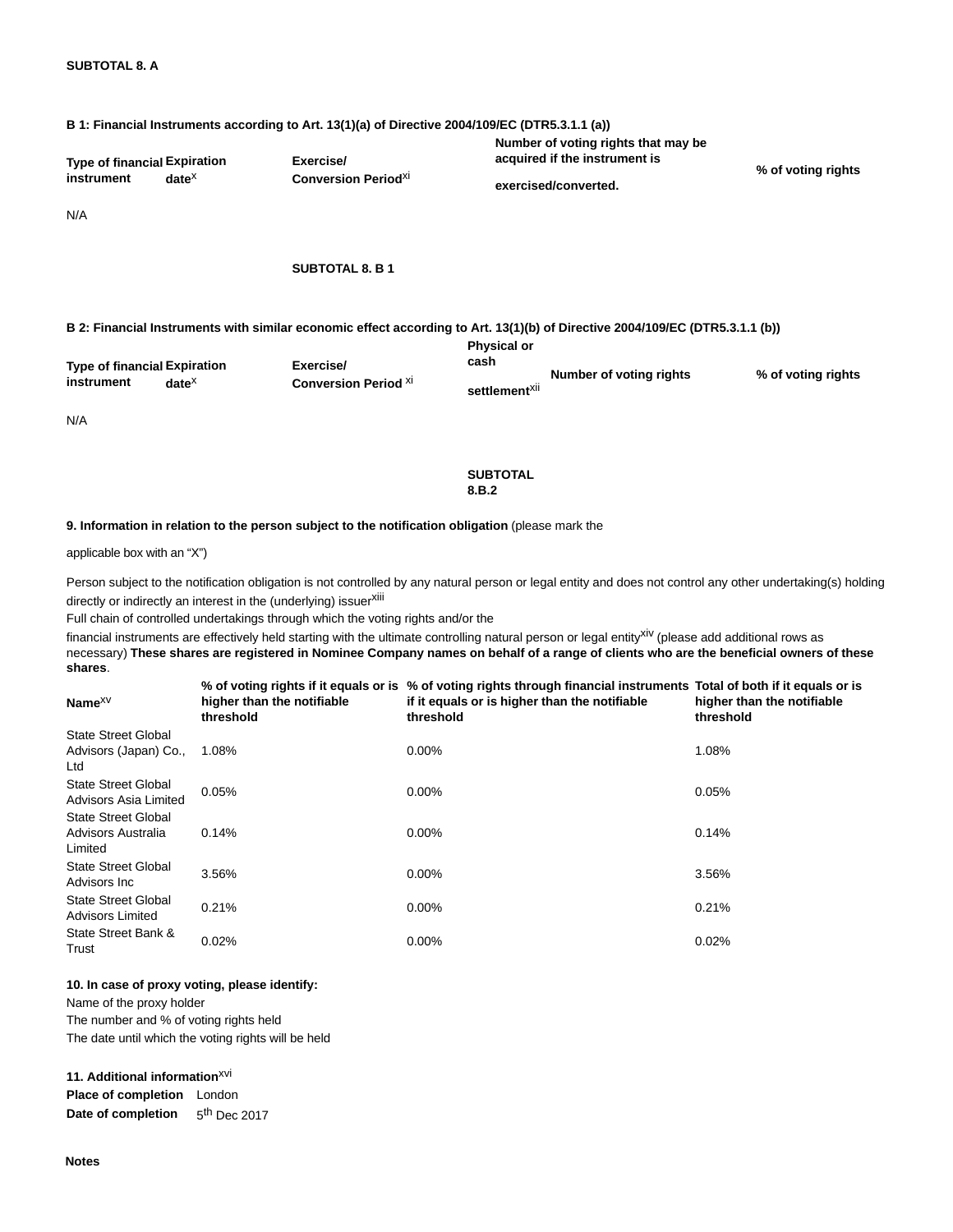<sup>i</sup> Please note that national forms may vary due to specific national legislation (Article 3(1a) of Directive 2004/109/EC) as for instance the applicable thresholds or information regarding capital holdings.

<sup>ii</sup> Full name of the legal entity and further specification of the issuer or underlying issuer, provided it is reliable and accurate (e.g. address, LEI, domestic number identity). Indicate in the relevant section whether the issuer is a non UK issuer.

iii Other reason for the notification could be voluntary notifications, changes of attribution of the nature of the holding (e.g. expiring of financial instruments) or acting in concert.

<sup>iv</sup> This should be the full name of (a) the shareholder; (b) the natural person or legal entity acquiring, disposing of or exercising voting rights in the cases provided for in DTR5.2.1 (b) to (h)/ Article 10 (b) to (h) of Directive 2004/109/EC; (c) all parties to the agreement referred to in Article 10 (a) of Directive 2004/109/EC (DTR5.2.1 (a)) or (d) the holder of financial instruments referred to in Article 13(1) of Directive 2004/109/EC (DTR5.3.1).

As the disclosure of cases of acting in concert may vary due to the specific circumstances (e.g. same or different total positions of the parties, entering or exiting of acting in concert by a single party) the standard form does not provide for a specific method how to notify cases of acting in concert.

In relation to the transactions referred to in points (b) to (h) of Article 10 of Directive 2004/109/EC (DTR5.2.1 (b) to (h)), the following list is provided as indication of the persons who should be mentioned:

- in the circumstances foreseen in letter (b) of Article 10 of that Directive (DTR5.2.1 (b)), the natural person or legal entity that acquires the voting rights and is entitled to exercise them under the agreement and the natural person or legal entity who is transferring temporarily for consideration the voting rights;

- in the circumstances foreseen in letter (c) of Article 10 of that Directive (DTR5.2.1 (c)), the natural person or legal entity holding the collateral, provided the person or entity controls the voting rights and declares its intention of exercising them, and natural person or legal entity lodging the collateral under these conditions;

- in the circumstances foreseen in letter (d) of Article 10 of that Directive (DTR5.2.1 (d)), the natural person or legal entity who has a life interest in shares if that person or entity is entitled to exercise the voting rights attached to the shares and the natural person or legal entity who is disposing of the voting rights when the life interest is created;

- in the circumstances foreseen in letter (e) of Article 10 of that Directive (DTR5.2.1 (e)), the controlling natural person or legal entity and, provided it has a notification duty at an individual level under Article 9 (DTR 5.1), under letters (a) to (d) of Article 10 of that Directive (DTR5.2.1 (a) to (d)) or under a combination of any of those situations, the controlled undertaking;

- in the circumstances foreseen in letter (f) of Article 10 of that Directive (DTR5.2.1 (f)), the deposit taker of the shares, if he can exercise the voting rights attached to the shares deposited with him at his discretion, and the depositor of the shares allowing the deposit taker to exercise the voting rights at his discretion;

- in the circumstances foreseen in letter (g) of Article 10 of that Directive (DTR5.2.1 (g)), the natural person or legal entity that controls the voting rights;

- in the circumstances foreseen in letter (h) of Article 10 of that Directive (DTR5.2.1 (h)), the proxy holder, if he can exercise the voting rights at his discretion, and the shareholder who has given his proxy to the proxy holder allowing the latter to exercise the voting rights at his discretion (e.g. management companies).

v Applicable in the cases provided for in Article 10 (b) to (h) of Directive 2004/109/EC (DTR5.2.1 (b) to (h). This should be the full name of the shareholder who is the counterparty to the natural person or legal entity referred to in Article 10 of that Directive (DTR5.2) unless the percentage of voting rights held by the shareholder is lower than the lowest notifiable threshold for the disclosure of voting rights holdings in accordance with national practices (e.g. identification of funds managed by management companies).

vi The date on which threshold is crossed or reached should be the date on which the acquisition or disposal took place or the other reason triggered the notification obligation. For passive crossings, the date when the corporate event took effect.

vii The total number of voting rights shall be composed of all the shares, including depository receipts representing shares, to which voting rights are attached even if the exercise thereof is suspended.

<sup>viii</sup> If the holding has fallen below the lowest applicable threshold in accordance with national law, please note that it might not be necessary in accordance with national law to disclose the extent of the holding, only that the new holding is below that threshold.

<sup>ix</sup> In case of combined holdings of shares with voting rights attached "direct holding" and voting rights "indirect holding", please split the voting rights number and percentage into the direct and indirect columns – if there is no combined holdings, please leave the relevant box blank.

<sup>x</sup> Date of maturity/expiration of the financial instrument i.e. the date when right to acquire shares ends.

 $x<sup>j</sup>$  If the financial instrument has such a period – please specify this period – for example once every 3 months starting from [date].

<sup>xii</sup> In case of cash settled instruments the number and percentages of voting rights is to be presented on a delta-adjusted basis (Article 13(1a) of Directive 2004/109/EC) (DTR 5.3.3.A).

<sup>xiii</sup> If the person subject to the notification obligation is either controlled and/or does control another undertaking then the second option applies.

xiv The full chain of controlled undertakings starting with the ultimate controlling natural person or legal entity has to be presented also in the cases, in which only on subsidiary level a threshold is crossed or reached and the subsidiary undertaking discloses the notification as only thus the markets get always the full picture of the group holdings. In case of multiple chains through which the voting rights and/or financial instruments are effectively held the chains have to be presented chain by chain leaving a row free between different chains (e.g.: A, B, C, free row, A, B, D, free row, A, E, F etc.).